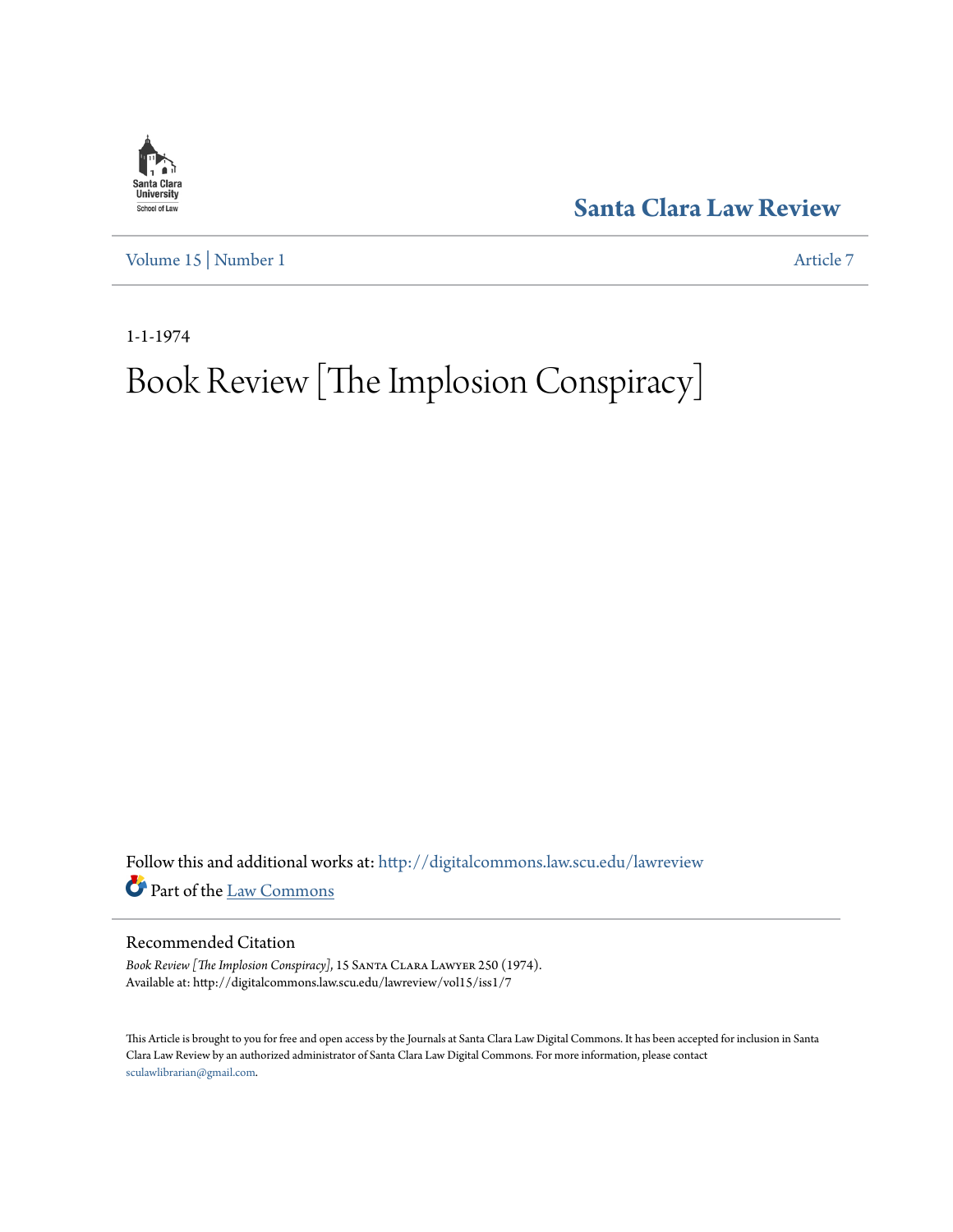## **BOOK REVIEW**

THE **IMPLOSION** CONSPIRACY. **By** Louis Nizer. Doubleday and Company: **1973. Pp.** 495. **\$10.00.**

Twenty-one years have passed since Julius and Ethel Rosenberg were electrocuted for stealing the secret of the atomic bomb and passing it to Stalin's Russia.' Several books have been written about the Rosenberg case, some arguing that the Rosenbergs were the innocent victims of an anti-semitic capitalistic frame,<sup>2</sup> others that the Rosenbergs got what they deserved,<sup>3</sup> but nearly all accounts were written with a strong bias.

The maturity of a new generation has stilled the emotions of the moment, and in recent months we have had occasion to review this greatest spy case in all history. Julius and Ethel Rosenberg have been the subjects of an ABC Theatre presentation<sup>4</sup> and are now the central characters in Louis Nizer's best seller, *The Implosion Conspiracy.*

Mr. Nizer brings to bear on his subject a wealth of experience as a distinguished New York trial attorney. A prolific writer,<sup>5</sup> Mr. Nizer has written the most scholarly and important book of his career-the definitive book on the Rosenberg case.

*The Implosion Conspiracy* is more than a summary of the trial and appellate record; it is also a gripping human drama about two people and the law. Julius and Ethel Rosenberg were arrested by agents of the FBI in the summer of 1950, tried and convicted of conspiracy to commit espionage in March, 1951, and executed in June, **1953.6** All attempts to secure appellate relief

<sup>1.</sup> Strictly speaking, the Rosenbergs were convicted of conspiring to steal information pertaining to national defense and transmit it to the Soviet Union. The indictment listed twelve overt acts in furtherance of the conspiracy, not all of which related to the atomic bomb.

*<sup>2.</sup> See, e.g.,* W. **REUBEN, THE** ATOMIC **Spy** HOAX (1955); J. WEXLEY, **THE** JUDGMENT OF JULIUS AND ETHEL ROSENBERG (1955); See also, W. & M. SCHNEIR, **INvITATION** TO **INQUEST** (1965).

*<sup>3.</sup> See, e.g.,* S. FINEBERG, **THE ROSENBERG CASE: FACT AND** FICTION (1953); **0.** PILAT, **THE** ATOM **SPIES** (1952).

*<sup>4.</sup> The Trial of Julius and Ethel Rosenberg,* ABC Theatre, Jan. 28, 1974.

<sup>5.</sup> See, e.g., L. NIZER, THE JURY RETURNS (1966); L. NIZER, THINKING ON YOUR FEET (1963); L. NIZER, MY LIFE IN COURT (1961).<br>6. The Rosenbergs were executed in the electric chair at New York's Sing Sing prison shortly after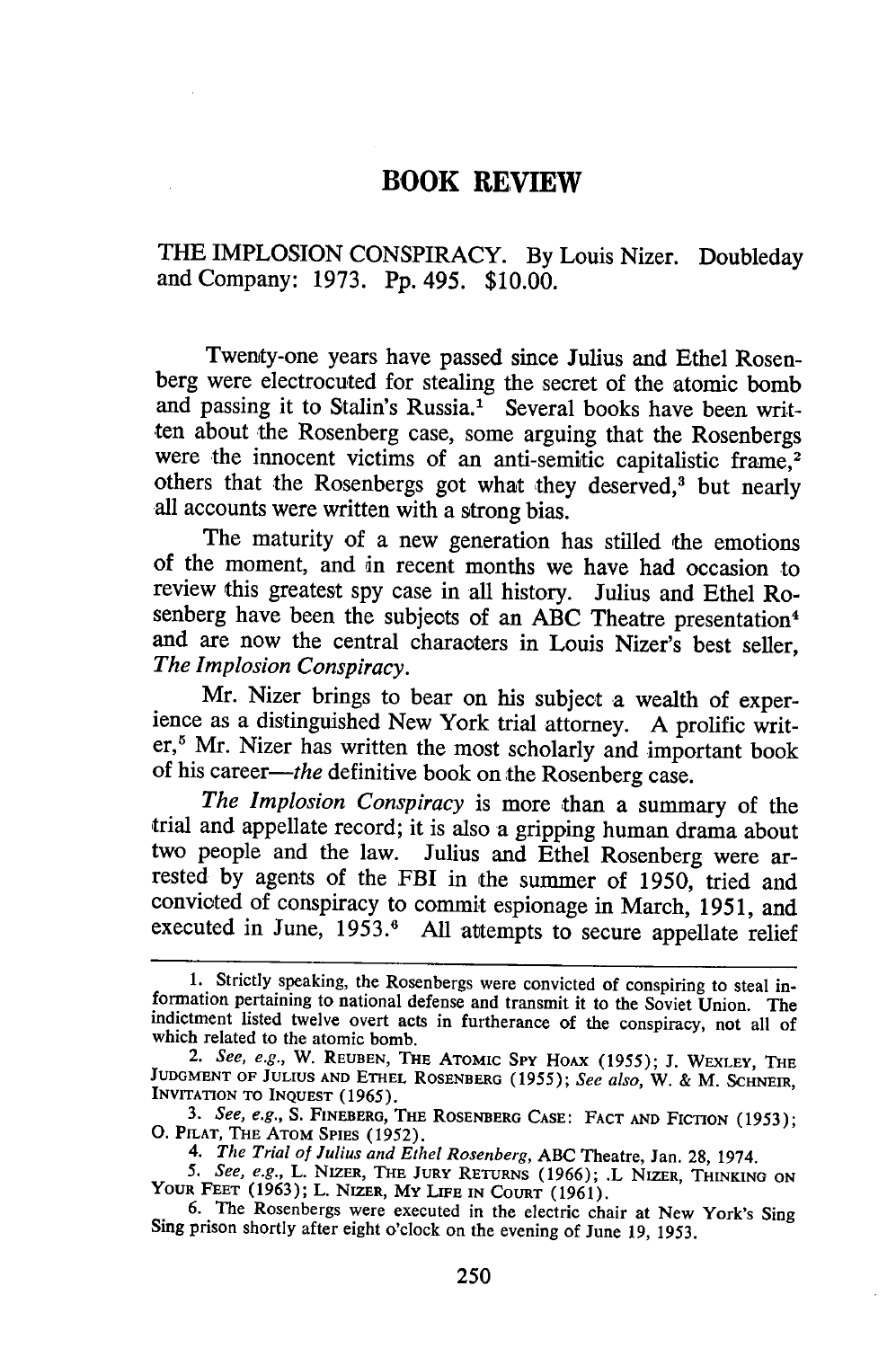and executive clemency failed. The eyes of the world were watching, and when the executions were carried out, there were protest demonstrations heard around the globe.

*The Implosion Conspiracy* does not address itself to the guilt or innocence of the Rosenbergs. Instead, a very legal question is raised: was there sufficient evidence for the jury to find the Rosenbergs guilty? Nizer says yes.

The hero in Nizer's book is not Julius or Ethel, but their attorney, and justly so. Emanuel Bloch, trial counsel for Julius and appellate counsel for both Julius and Ethel, devoted himself completely to the cause of his clients. His was a devotion as personal as it was professional. When, despite his ceaseless efforts, his clients died, part of Emanuel Bloch died as well. Six months later, harassed and exhausted, Bloch suffered a heart attack and died. As Nizer put it: "He died in the service of his clients."7 Emanuel Bloch did his profession proud.

Mr. Nizer's talent for breathing life into the dead trial record is the strongest feature of his book. Drawing upon his extensive trial experience, Nizer vividly reconstructs the events of the courtroom. He brilliantly analyzes the actions of trial counsel: explaining why particular courses of action were followed, proposing alternative strategies, and without captiousness or arrogance, pointing out mistakes by counsel on both sides. And all the while, the reader feels himself a front row spectator to the courtroom drama and a disbelieving observer of the darker side of the law.

But more important than his description and explanation of the technical legal steps involved in the criminal process is Mr. Nizer's educative description of the law as a process of decisionmaking. The model of the "law" that probably still prevails is the concept of a transcendent body of rules somehow beyond the control of mere mortals. One cannot read *The Implosion Conspiracy* and retain such a view of the "law." Nizer's book reveals the law as a process of decision-making,8 which is a function of several variables:<sup>9</sup> rules, principles, role, self-image, language, perception, conception, morals, and intuition. For example, in their final appeal, attorneys for the Rosenbergs

**<sup>7.</sup>** L NIzaa, **THE IMPLOSION** CONSPIRACY 53 (1973) [hereinafter cited as CONSPIRACY].

**<sup>8.</sup>** In praising Jerome Frank's *Law and the Modern Mind* and *Courts on Trial* at one point in the text **(CONSPIRACY** 374) and in some of his own introductory comments *(Id.* **7, 9-10),** Nizer implies that one of his goals is to unveil the law as a process of decision-making.

<sup>9.</sup> For an excellent treatment of this process, see W. BISHIN & C. **STONE,** LAW, LANGUAGE, AND ETHICS (1972).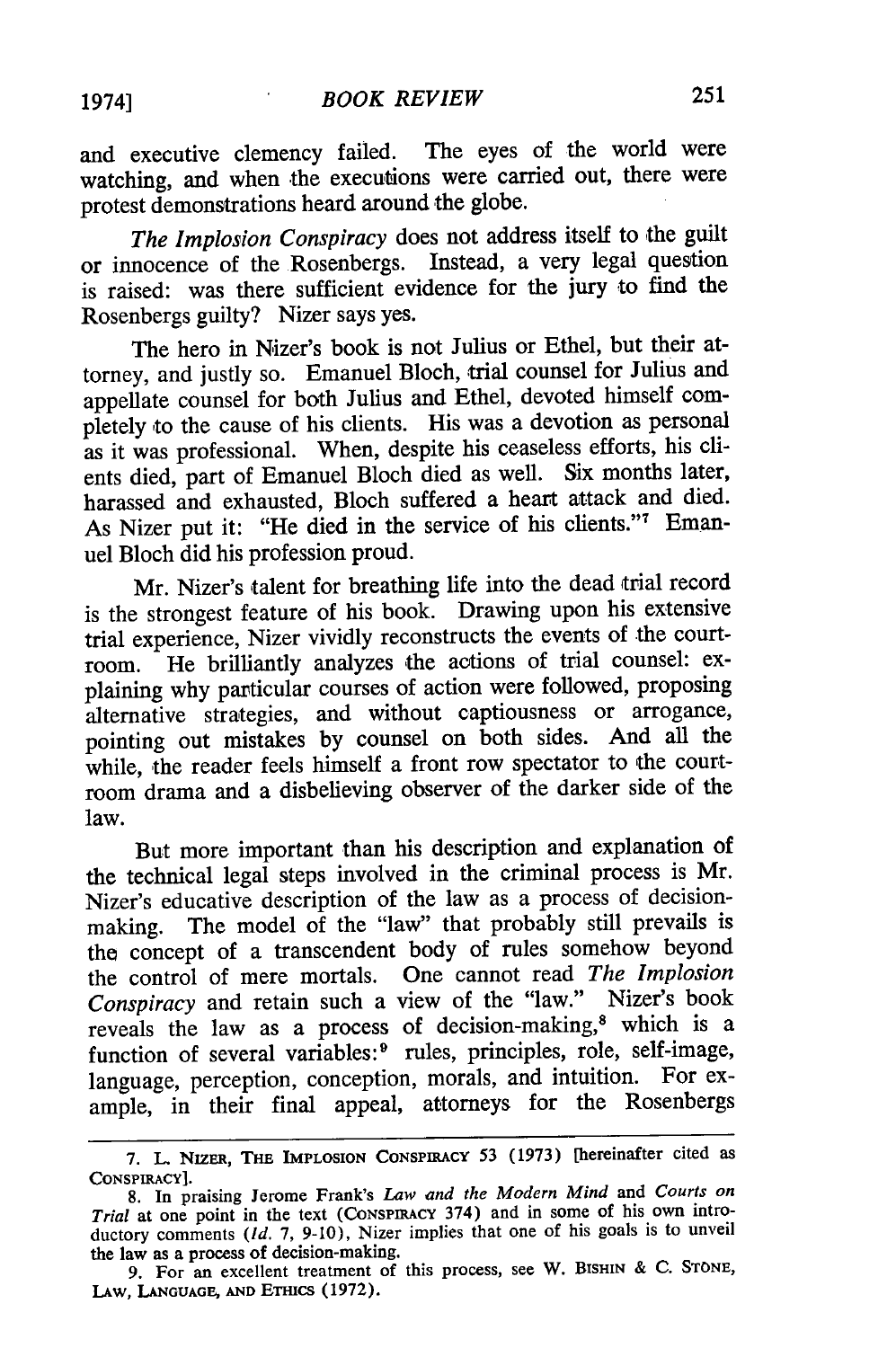argued that the defendants were illegally sentenced to death. The Rosenbergs were convicted under The Espionage Act of 19-<br> $17^{10}$  which authorized the court to impose the death penalty. In 1946, however, Congress passed the Atomic Energy Act,<sup>11</sup> which also made criminal the disclosure of atomic secrets. Under the 1946 Act, capital punishment was permitted *only if* the jury recommended it. The jury in the Rosenberg case made no such recommendation. Therefore, the argument concludes, when Judge Kaufman sentenced the Rosenbergs to death in 1951, he exceded his authority by violating the "legal rule" that, where two statutes cover a similar crime, the one providing for the lesser pu- nishment is to govern.

By what authority then, could the Rosenbergs be executed?<br>The answer is the authority vested in six of the nine Supreme Court Justices who believed the 1946 statute inapplicable to the Rosenbergs. Five of the six-member majority believed that because all of the overt acts relating to disclosure of atomic secrets occurred before 1946, the government in 1951 could not constitutionally have tried the Rosenbergs under the 1946 Act for espionage committed before its enactment. The sixth member of the majority, Justice Clark,<sup>12</sup> believed a different "legal rule" governed the issue of overlapping statutes. Justice Clark cited "legal authorities" which hold that, where Congress has passed two statutes, both of which forbid certain conduct, the government may choose to invoke either. <sup>13</sup>

Justices Frankfurter and Black were unsure about the "legal" conclusions and wanted more time to "discover" what "law" should be applied.<sup>14</sup> Justice Douglas was sure what "law" applied. He insisted that because the acts under the conspiracy took place four years after the 1946 Atomic Energy Act, the death penalty could be imposed only if the jury recommended it. He wrote: "I know deep in my heart that I am right on the law."<sup>15</sup>

But as Mr. Justice Holmes has said: "The prophecies of what the courts will do in fact, and nothing more pretentious, are what I mean by the Law." $16$ 

*The Implosion Conspiracy* is not without its weaknesses. Nizer observes in the introduction that the trial of Julius and Ethel

<sup>10.</sup> War & National Defense Act § 32, ch. 30, § 2, 40 Stat. 218 (1917), as<br>amended, 18 U.S.C. 794 (1954).<br>11. Atomic Energy Act § 1816, ch. 724, § 16, 60 Stat. 773 (1946), as<br>amended, 42 U.S.C. §§ 2271-81 (1969).<br>12. Rosenb

<sup>13.</sup> *Id.*

<sup>14.</sup> *Id.* at 296 (Black, J., dissenting); *Id.* at 301 (Frankfurter, J., dissenting). *15.* Id. at 313.

<sup>16.</sup> Holmes, *The Path of the Law,* 10 HARv. L. REV. 457, 461 (1897).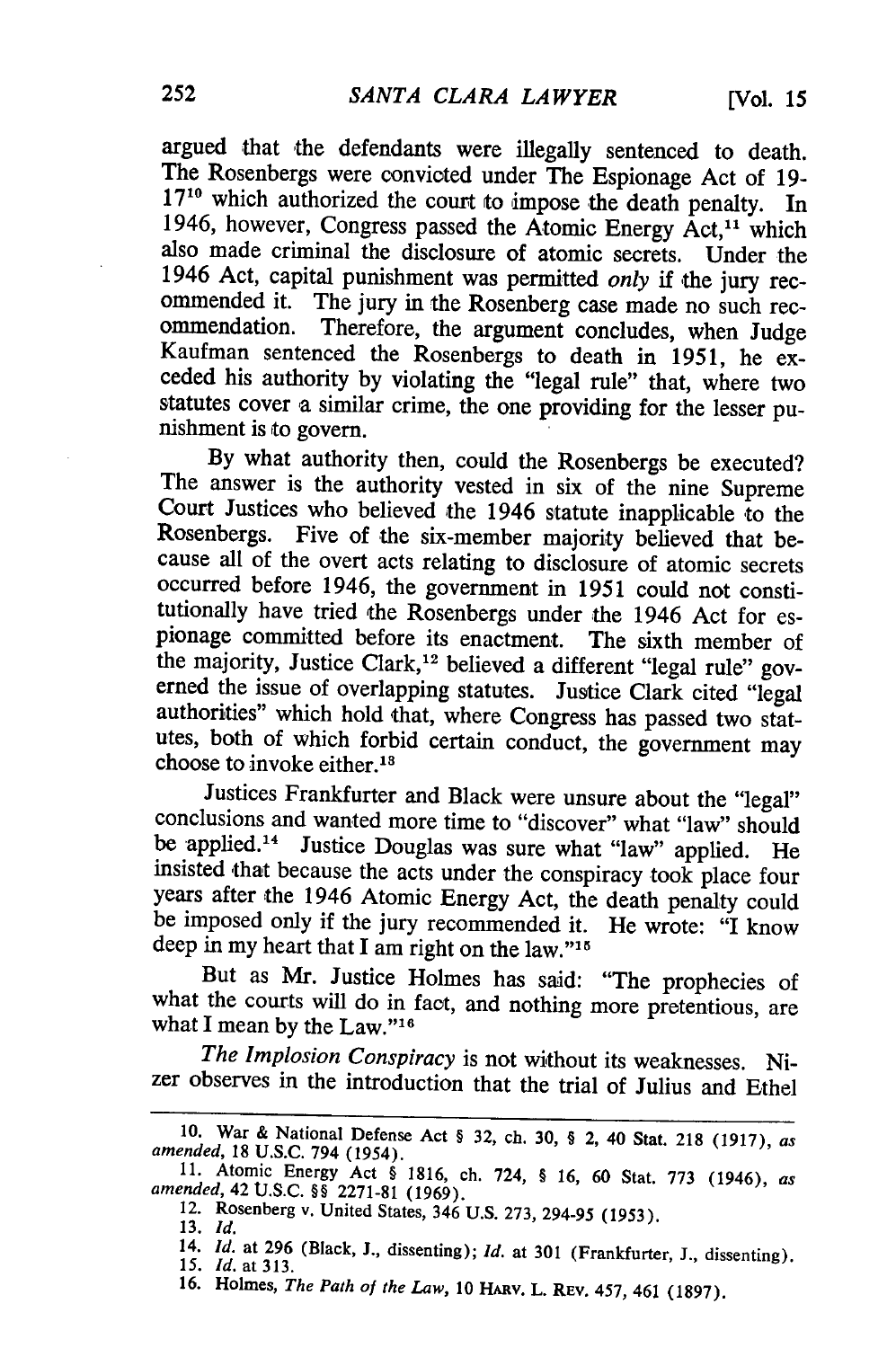Rosenberg was a "political" trial,<sup>17</sup> but he fails to emphasize sufficiently that the anti-communist feeling engulfing the nation in 1951 was reaching hysterical proportions;<sup>18</sup> he also fails to assess its probable impact upon the Rosenberg trial.

Finally, the book does not explore the question of motivation. Why did the Rosenbergs do it? The author focuses much of our attention on the personalities of the two central figures. Both Julius and Ethel were born in New York City during World War I. Both were raised in poverty during the harsh days of the Depression. It is not surprising, therefore, that both Julius and Ethel turned to radical politics. But what moved this young, very loving,<sup>19</sup> couple of modest means to fight social injustice by masterminding a spy ring that provided military secrets to a foreign nation they had never visited-Stalin's Soviet Union? We will probably never know.

The most dramatic moments of the Rosenberg story occur near the end of the book, after their trial. For the legal scholar, these chapters, describing in vivid detail the horror of execution, are the most important. In the aftermath of *Furman v. Georgia,2* Nizer's poignant account of the execution of the Rosenbergs is relevant and timely evidence that the death penalty is "cruel and unusual punishment."

Nizer's account ignores the traditional arguments against capital punishment-its efficacy as a deterrent, the possibility of irrevocable mistake, and its discriminatory imposition-and concentrates on what he sees as fundamental objections to execution. Capital punishment is horribly cruel, and it is arrogant. One cannot help but feel a little differently about the death penalty after reading Nizer's account of the death of Julius Rosenberg in *The Implosion Conspiracy:*

**19.** Theirs was a love unparalleled. The letters written **by** the Rosenbergs to each other while in prison and quoted toward the end of the book reveal a deep and abiding love. Their last moment together is particularly moving:

## CONSPIRACY 479.

20. 508 U.S. 238 (1972).

**<sup>17.</sup>** CONSPIRACY **6.**

<sup>18.</sup> I am indebted to Professor Thomas J. Pressly of the Department of History, University of Washington, and Professor Arval A. Morris of the School of Law, University of Washington, for helping me to appreciate the emotions of this period. Dr. Pressly is currently preparing a book exploring the concept of the right of revolution in United States history. **A** portion of the book explores the national attitude during the Red Scare.

At **7:20** P.M., the guard moved up behind Julius and put his hand on his shoulder. He knew that he had to be prepared for his death at eight. He put his two fingers to his lips and pressed them toward her on the mesh screen. She did the same. They pressed so hard that the tips of their fingers bled as they touched through the mesh. This was their good-bye kiss.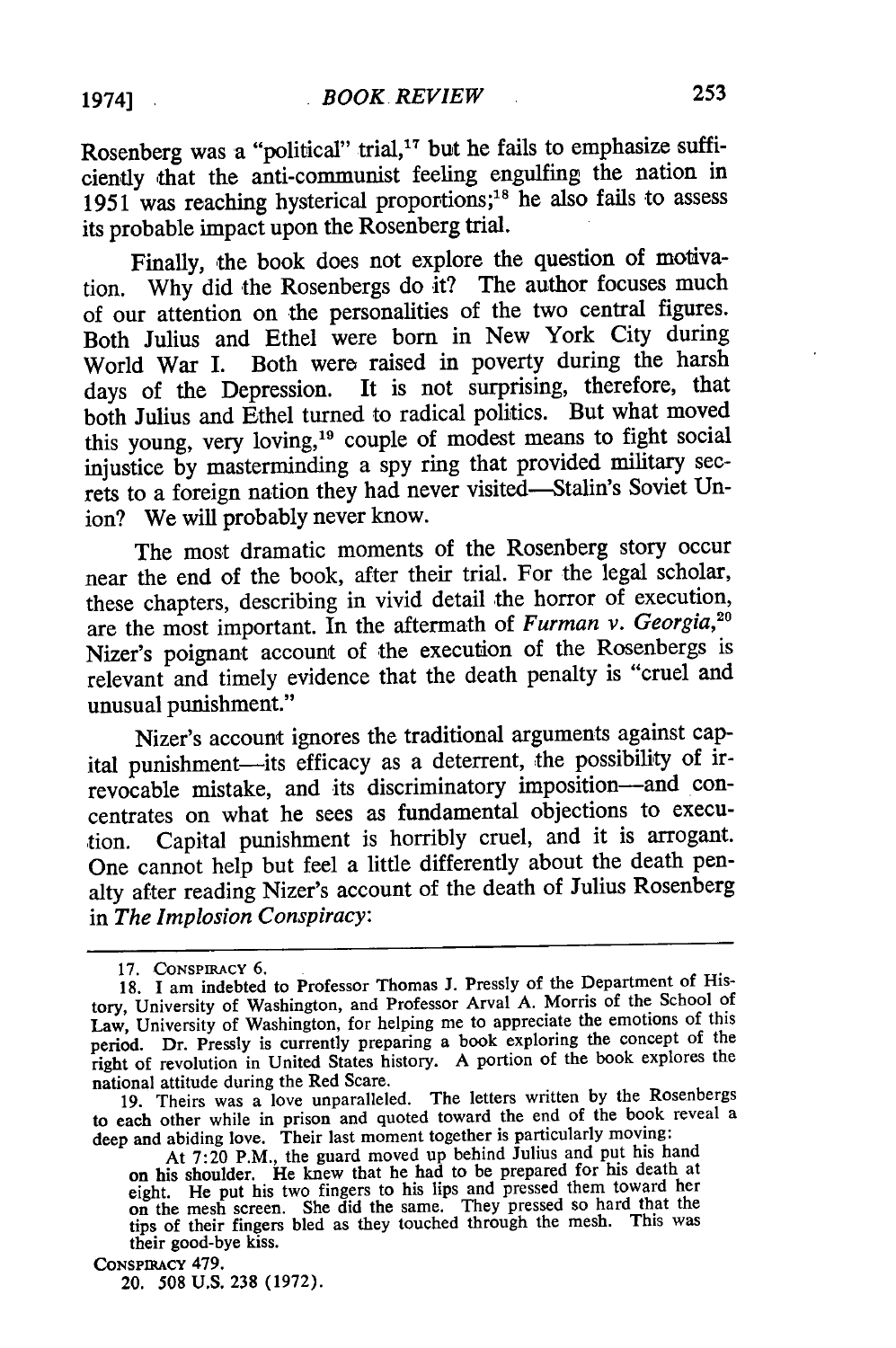His eyes were dimmed by fright. He saw none of the witnesses or others in the room. His ears were probably deaf to all but the pounding of his heart. His legs gave way.<br>The guards held him up firmly, and dragged him toward the monster. There they turned him and lowered him, like an invalid, into it. With dispatch, resulting from many rehearsals, another guard dipped his fingers in a jar, and with a cir-<br>cular motion rubbed adhesive paste on the shaven part of the head. Then he knelt and rubbed conductive paste on his calf. Thereafter, he placed electrodes with attached wet Thereafter, he placed electrodes with attached wet sponges on both areas.

After a guard had removed Julius' eyeglasses, folded them gently and put them aside, they proceeded to strap him into the chair.

His hands were clenched in his lap. The guards forced<br>them apart and strapped them at the wrists to the arms of the<br>chair. His fingers seized the edge of the chair and turned white<br>squeezing it, as if it was his support ra his chest and around his head. He was breathing fast and with effort. His eyes were closed tight. His lips were sucked in. Then a wide black leather hood was dropped over his head. This was not as much a merciful act for him, as it was to protect witnesses and others from the sight of fractured lenses of the eyes, a blue burnt tongue, and fearful distortions of the muscles, as they were convulsed by shock. <sup>21</sup>

21. CONSPIRACY 479-80. Subjecting a person to the terror of execution is cruel. The aftermath, as Nizer describes it, is repulsive to one's senses:<br>The warden stepped forward. It was precisely eight o'clock. He nodded. The

Two thousand volts, delivered at the maximum eight ampheres, crashed Julius violently against the straps. For thirty seconds the crackling noise of the current continued, as his body snapped back and forth like a whip, the straps creaking from the strain. His neck seemed to grow several sizes. Yellow-gray smoke rose in wisps from his head.<br>The current was turned off. The rigid straining body collapsed limply.

The current was turned off. The rigid straining body collapsed limply.<br>As the whining noise stopped, a deathly silence pervaded the room. It was broken by a second charge, reduced to five hundred volts at four

amperes to prevent "cooking." It continued fifty-seven seconds.<br>Again, there were sizzling noises and an involuntary spastic dance<br>of the body against the straps. When the switch was released, Julius<br>body collapsed like a

The prison physician . . . stepped forward. He ripped the T-shirt, applied the stethoscope, nodded and said as required by law, "I pronounce this man dead!" He wiped his upper lip with the back of his hand. There was a hid

There was a hideous stench in the room of burning flesh, urine and<br>defacation. The guards stepped forward and united the straps. They<br>lifted Julius onto a gurney, which a third guard had brought into the<br>room, and wheeled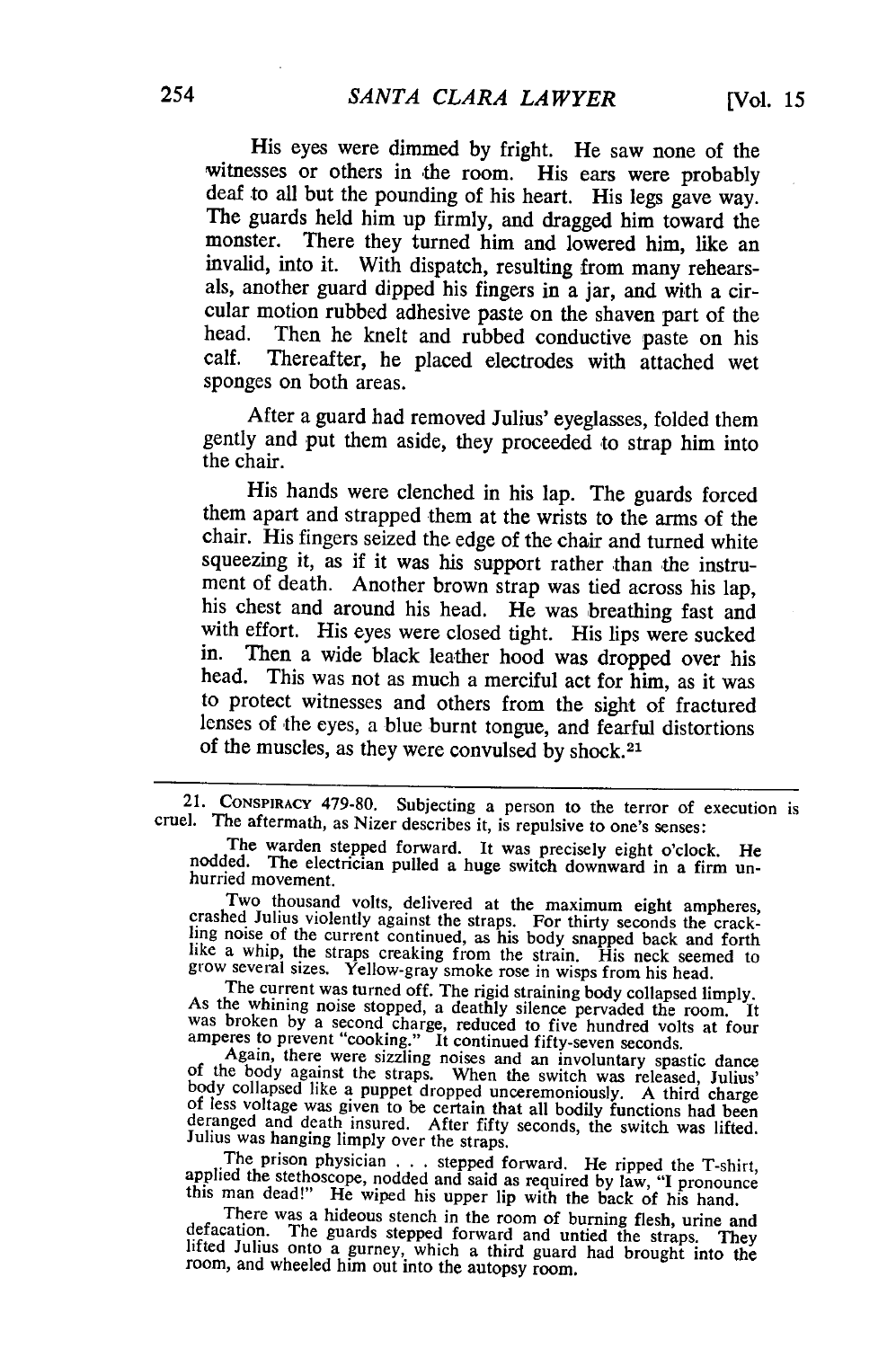The numbing terror experienced in those final moments of life is unimaginable. Subjecting a person to that kind of brute fear is torturously cruel.

To sentence another to death is also arrogant. It requires that the sentencer assert, at least implicitly, a sense of moral superiority. Capital punishment is unnecessary for the protection of society; a life sentence is the severest penalty ever needed to protect a society from a particular criminal. Thus, to impose death necessarily involves a judgment about another's moral fitness to live. Throughout his book, Nizer probes the self-righteousness, first of the Rosenberg accusers, and later of their executioners.22 Neither Presidents Truman nor Eisenhower, Attorney General Brownell, nor even a hurriedly reconvened Supreme Court, escape Nizer's subtly critical pen. His attack on self-righteousness is particularly timely in light of the recent revelations about a "law and order" national administration. And it was not too long ago that a prominent politician suggested in a campaign speech that there are some dissenters who should be separated "from our society with no more regret than we should feel over discarding rotten apples from a barrel."<sup>23</sup> The speaker was Spiro Agnew.

#### HARVEY H. CHAMBERLIN\*

A fourth guard entered with a mop and bucket. He wiped off the seat with a dark brown sponge. He mopped up the puddle underneath the chair and left a powerful scent of ammonia to disguise the smells of an involuntary death.

*Id.* at 480.

22. In dying, Ethel Rosenberg seemed contemptuous of her executioners, as she rejected a last minute opportunity to save herself: " 'Ethel, for the sake of the children who need you, will you say something which can still save you? Must this tragedy be completed?'" *Id.* at 481. A United States Marshal stood by to halt the execution if only she would confess and inform on co-conspirators. She refused, saying: "'I have nothing to say. I am ready.'" *Id.* "I should far rather embrace my husband in death than live on ingloriously upon such bounty.'" *Id.* at 437. "She had a Mona Lisa smile **...** and looked every witness in the eye. Some could not return her gaze." *Id.* at 481. The will of this woman was so great that after three long shocks had been administered, the doctor stepped forward to pronounce death, but "stepped back bewildered. Instead of uttering the ritual words **['I** pronounce this woman dead'], he looked at the warden and said in a hollow voice, 'this woman is still alive.'" *Id.* at 482. Ethel Rosenberg had to be electrocuted a second time.

23. N.Y. Times, Oct. 31, 1969, at 25, col. 4 (late city ed.).

**\*** B.A. **1970, J.D.** 1974, University of Washington; Member, Washington Bar; Lecturer in Political Science, Seattle University.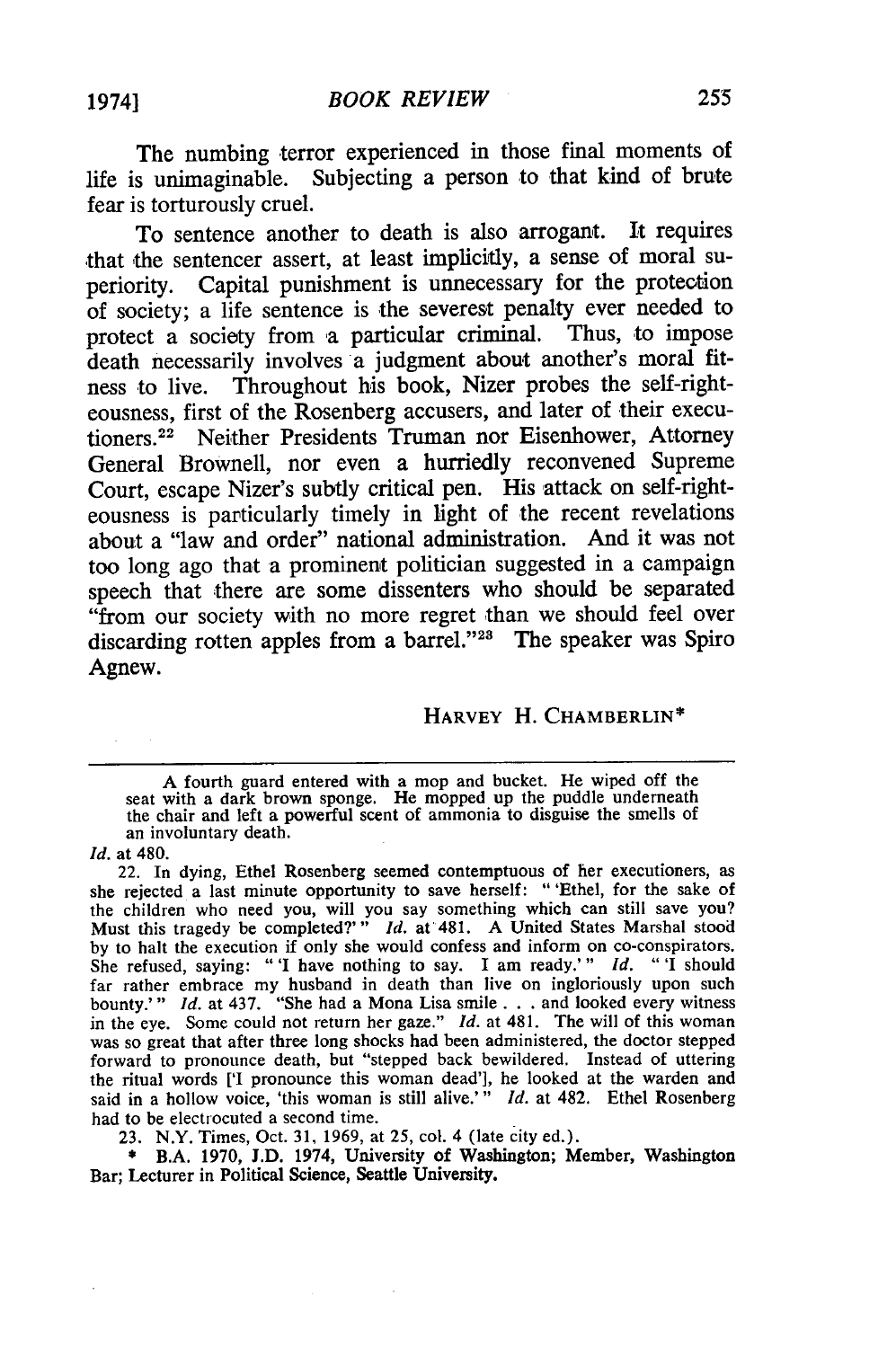THE FINEST JUDGES MONEY CAN BUY. By Charles R. Ashman. Nash Publishing Corporation: 1973. Pp. 309 **+ Ap**pendix. **\$7.95.**

It is difficult to read *The Finest Judges Money Can Buy* without being reminded of certain aspects of the Watergate affair. Because of the appalling number of lawyers involved in the sordid details of Watergate, there now seem to be serious doubts within the legal profession about the adequacy of lawyers' training for ethical responsibility. Charles R. Ashman's book about corrupt judges invites the same disquietude in the even more shocking arena of judicial misconduct.

Focusing on those lawyers who become judges, Ashman's book is written more for laymen than for attorneys. It offers a detailed, colorful picture of rampant judicial corruption. Because this picture is undoubtedly plausible to many non-lawyers, the book is one from which both lawyers and judges can derive considerable benefit. It will make them more keenly aware of just how corrupt the legal system can appear to be in the eyes of the public.

*The Finest Judges Money Can Buy* also calls to mind broader issues of corruption in government. The Watergate scandal has recently focused attention on the executive branch, but one need only think back a few years to recall a period when the misdeeds of various members of Congress were under scrutiny, and another period when the activities and caliber of prominent members of the federal judiciary were the news of the day. These period- ic scandals, occurring among the three branches of government, raise certain questions about the self-policing powers of our governmental system. Perhaps our system of government can tolerate major scandal in only one branch at a time. Perhaps limits are posed by patterns of public attention, considerations of poli- tical expediency, and the limited resources of investigative officials. When scandal emerges in one branch, the other two branches are called upon in various ways to perform the policing and remedial functions which the derelict branch needs.

Ashman does not deal directly with the links between the subject matter of his book and the Watergate affair, although he does make a few passing references to Watergate events. He is deeply concerned, however, with public confidence in our system of government in general, and in the judiciary in particular. As he declares at the conclusion of the book, "[u]ntil the public has complete confidence in its courts, it cannot have complete confi-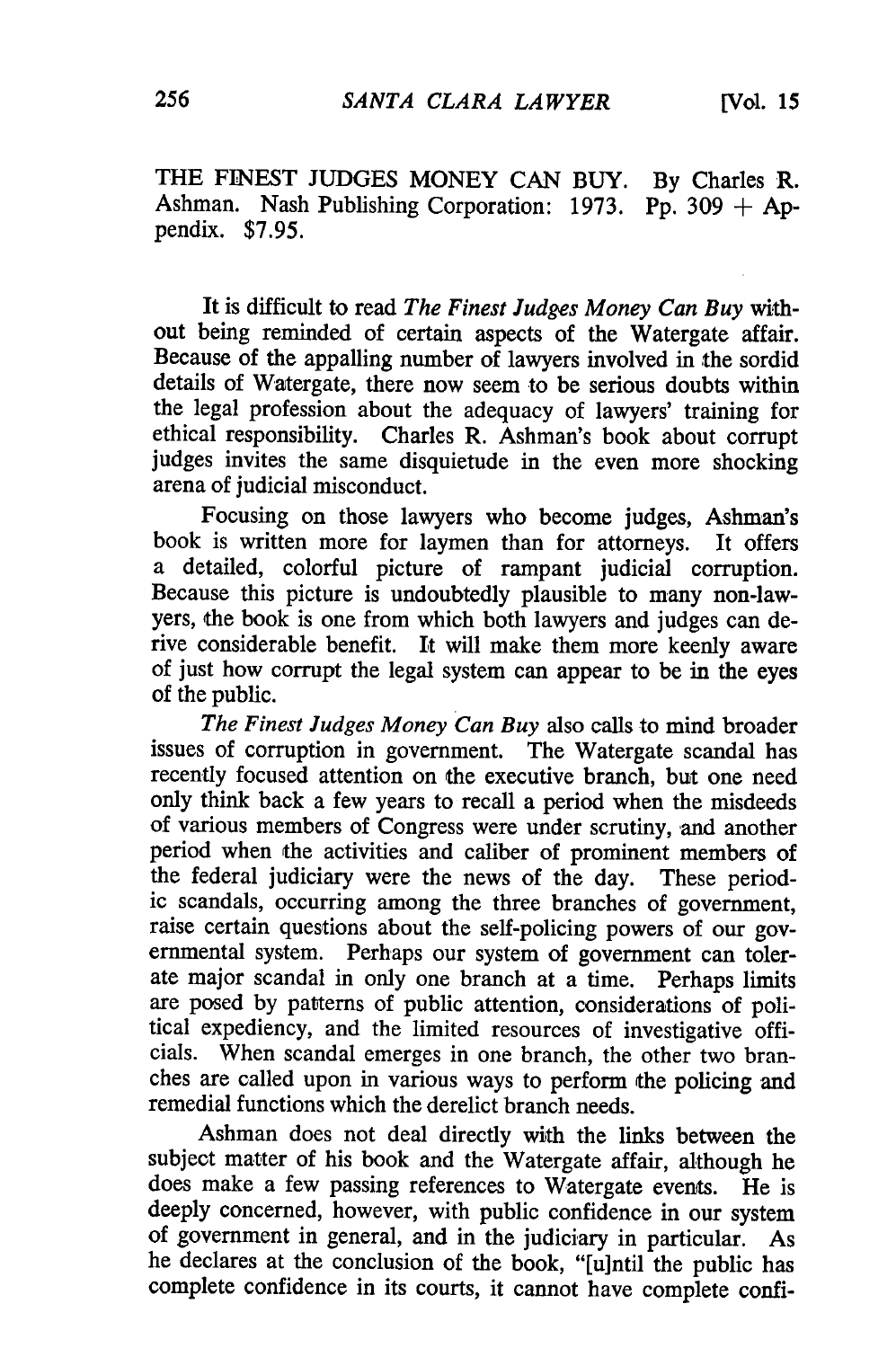dence in its country."' The major question which Ashman raises is this: How much public confidence in the judiciary is justified? His answer: next to none.

The two central difficulties I find in Ashman's presentation are, first, that his format and style leave room for doubt as to the accuracy of his conclusion, and, second, that although there are numerous opportunities for analysis of the information he offers the reader, he quickly passes by almost all of them.

The book consists primarily of seventy-four short case histories of specific judges, past and present, who have engaged in reprehensible activities. The most frequent areas of misconduct are bribery, income tax evasion, and non-judicial participation in pending cases. The descriptions of the judges' wrongdoings, encompassing both mundane and exotic offenses, make fascinating reading. Ashman's dramatic, angry style is quite effective in maintaining reader interest.

The problem with his format is that after a while the case histories begin to take on the character of cumulative evidence. The reader soon hears enough to convince him there are many unfit judges, probably many more than he would have guessed when he began reading. Yet Ashman continues to press his point long after it has been effectively presented to the reader. Perhaps this flaw would not be so serious had the author been more precise in his criticism and attempted some overall evaluation of the American judiciary. As it is, we learn simply that there are many men on the bench who are not worthy of the public trust, but Ashman fails to indicate how widespread the problem has become.

He suggests that the entire judicial system is overloaded with crooks and incompetents,<sup>2</sup> but he offers us no explanation of the methods by which his seventy-four cases were selected. Since he fails to make any significant reference to the many worthy members of the judiciary, it is difficult to believe the national situation is as bleak as he asserts. Although the author dedicates the book to our non-corrupt judges, the punch line of the dedication-"Congratulations . . . to both of you."-forecasts the absence of serious information in the book from which his gloomy viewpoint may be evaluated. The tone of this dedication, as well as the title of the book, are also characteristic of a sarcastic, overly cute style of expression which becomes annoying. Although the subject of judicial corruption is highly appropriate for the expression

<sup>1.</sup> **C. ASHMAN, THE** FINEST **JUDGES MONEY CAN Buy** 263 (1973) [hereinafter cited as **ASHMAN].** 2. *Id.* at 173-74, 249, 261-62,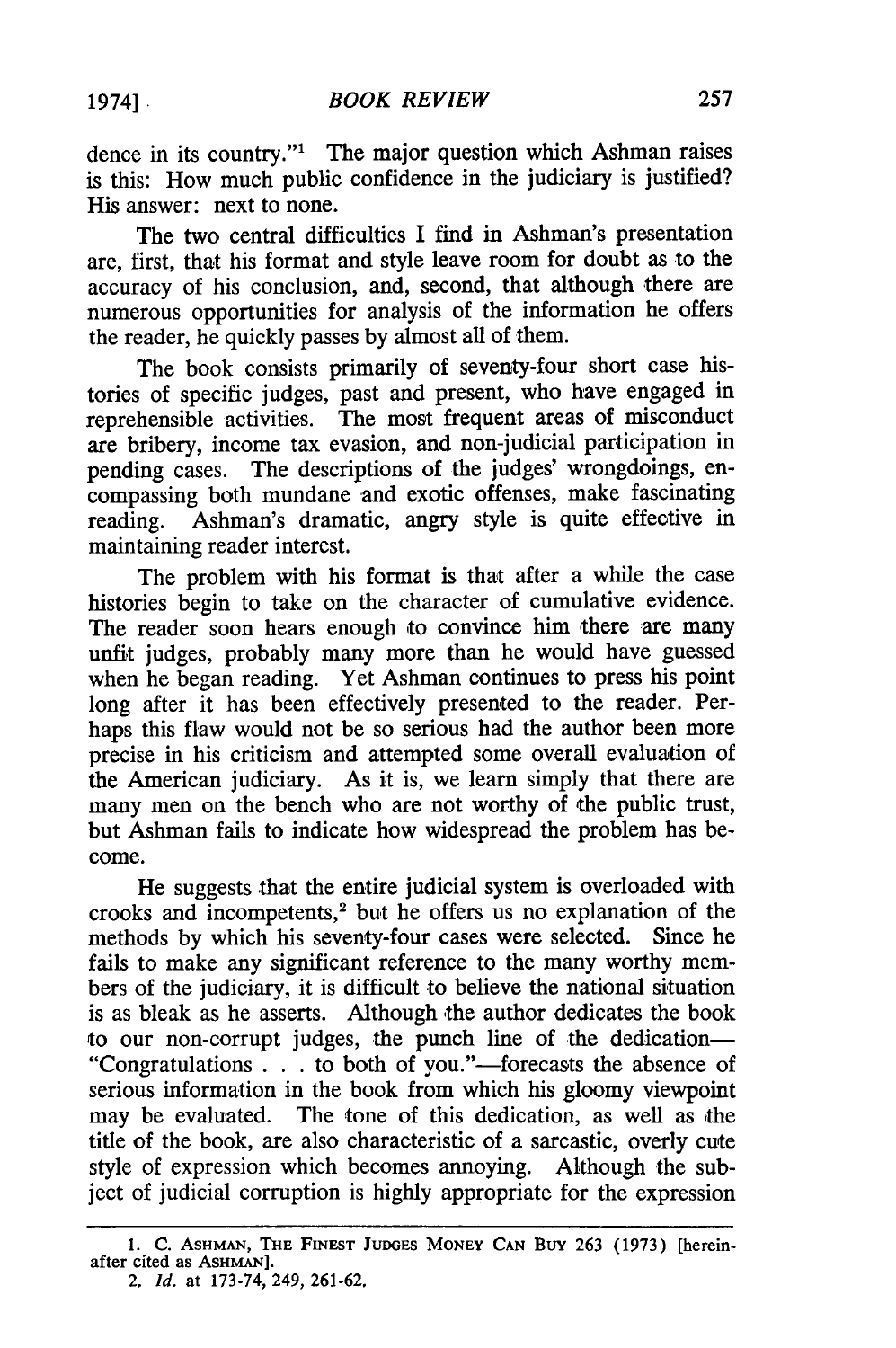of anger, Ashman too often substitutes emotion and wit for hard fact.

Despite these shortcomings in format and tone, the case histories do amount to an impressive collection of data on judicial misconduct. Even though the book is written primarily for laymen, the wealth of its information commends it to the professional audience as well. There is some use of esoteric legal terminology without explanation, which suggests that Ashman was a bit uncertain as to his intended audience, but the total absence of legal citations and an index tends to confirm that he did not have a professional readership in mind.<sup>3</sup> The critical reader, whether attorney or not, is left wondering how Ashman has selected and obtained his information.

The author's only attempt at providing authentication for his work is manifested in an unusual document, called an "Affidavit of Verification," which the author has appended to the text. The "Affidavit" asserts that the affiant has personally checked Ashman's case histories for conformity with the relevant court records, appellate decisions, administrative and bar association reports, and other sources of information about the judges discussed. The affiant is identified only as a member of the California Bar; we are told his signature is "on file" with the original Affidavit in a San Francisco law firm. This intriguing document appears to be a slick attempt at solemnizing what precedes it. The reader is entitled to much more than this.<sup>4</sup>

As for the analytic content of the book, it is unfortunately sparse and superficial. Ashman offers an apparently representative sampling of judicial misconduct, but he could have provided much clearer categorization of the more frequent varieties of malfeasance. He attempts to categorize by grouping the case histories into distinct chapters of the book. The attempt fails, however, because the groupings seem arbitrary, and the case histories appearing under any one chapter heading could just as well have been placed in almost any other chapter.

Ashman offers very little explanation for *why* judicial recklessness with the public trust comes to pass. He is aware that he is dealing in part with basic questions of human nature, and fortunately he chooses to let the facts speak for themselves without offering any sermons on underlying moral issues. It would

<sup>3.</sup> *Id.* at 99, 103, 108.

<sup>4.</sup> Telephone inquiries by the author of this review to the San Francisco law firm regarding the original Affidavit were unsuccessful in obtaining the identity of the affiant. It was suggested Ashman be written directly for authorization to examine the firm's files. The senior partner was not certain whether there was a single Affidavit or a collection of many from different individuals.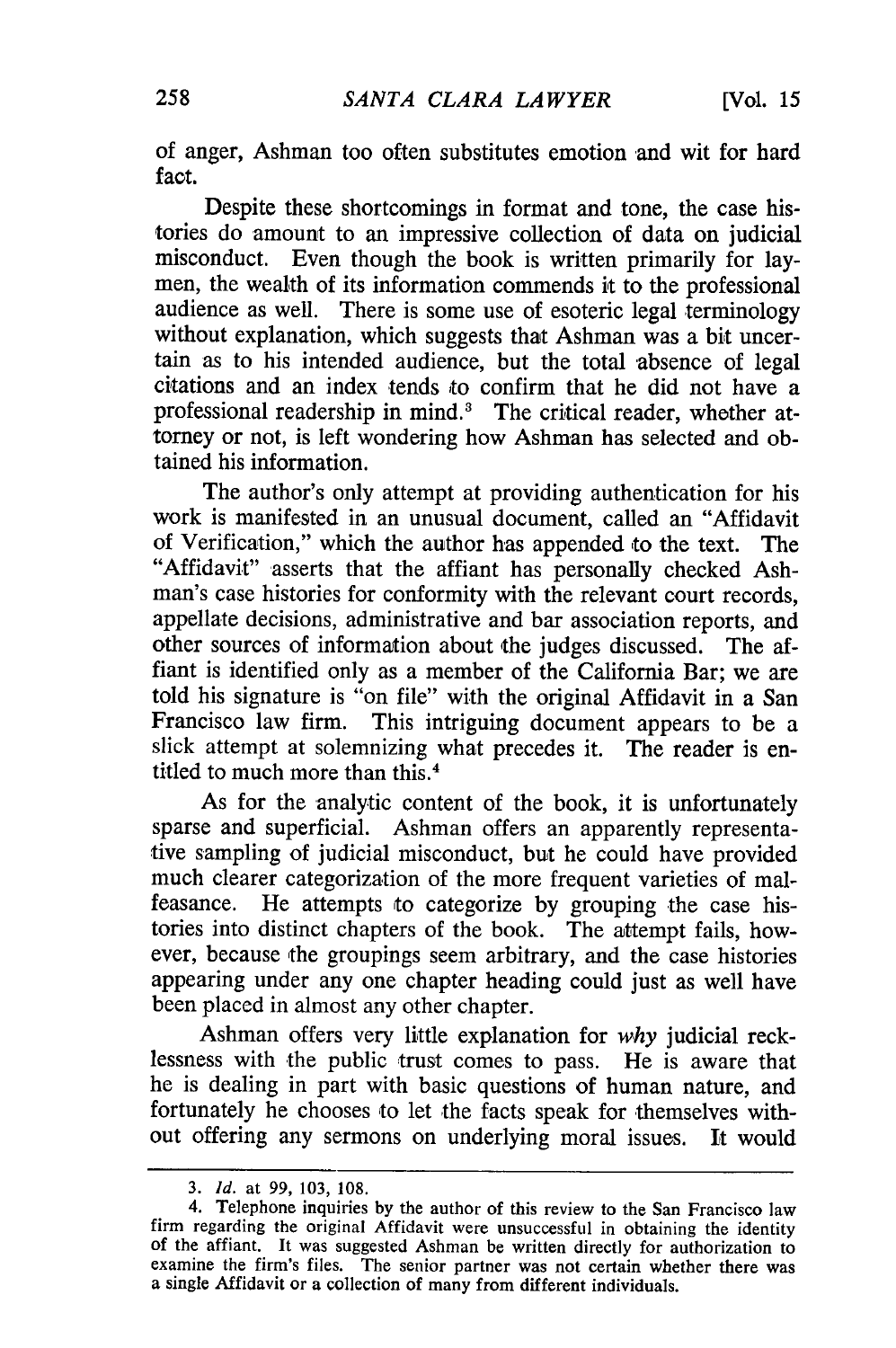have been useful, however, had he offered some hypotheses as to why members of the judiciary tend to commit specific kinds of misdeeds. For example, he might have explored the frequency of income tax evasion among judges or the frequency with which they receive "political campaign contributions" actually designed to influence their judicial decisions.<sup>5</sup> Perhaps there are certain pressures or temptations to which judges characteristically succumb. Presumably, the identification of such influences would be a prerequisite to more effective preventive measures.

Another area ripe for analysis but left virtually untouched by the author is the means of discovery of judicial wrongdoing. Again Ashman provides the raw data through the case histories, but that is all. His purposes would have been better served had he analyzed and compared the instances in which detection resulted mainly from criminal investigations, journalistic exposure, legislative investigations, self-policing by other members of the bench, organized bar inquiries, or other methods. It is illuminating, for example, to learn of the large number of instances in which the press stimulated remedial action against judicial abuses.<sup>6</sup> Ashman could have brought together other such patterns and thereby made his book much more useful.

The consequences flowing from exposure of judicial corruption is another area which Ashman could have explored more deeply. His explanation of state and federal removal processes and other supervisory machinery is very superficial. He makes many references to official investigatory bodies, but only rarely does he explain their function in any depth.<sup> $7$ </sup> He does an excellent job, however, in explaining the unusual "special commission" which investigated the Illinois Supreme Court scandal in 1969.<sup>8</sup> Ashman could more clearly have coordinated his descriptions of the removal machinery in use in the particular jurisdiction with the results in each of the case histories. This would have made the book far more systematic and informative.

Finally, Ashman is most disappointing when he reaches the

<sup>5.</sup> ASHMAN, supra note 1, at 62, 78, 83, 106, 157, 181-82, 204, re tax evasion. *Id.* at 37-38, 60-61, 64, 76, 101-02, re campaign contributions. The incidence of tax violations might also have been explored to determine whether prosecution for such crimes served merely as the most efficient avenue of redress for other violations of the public trust which were more difficult to prove.

*<sup>6.</sup> Id.* at 52, 54, 95-96, 206, 215.

<sup>7.</sup> Probably his best explanation of a removal process is of that utilized in Texas. *Id.* at 151.

*<sup>8.</sup> Id.* at 195-200. An error in the date of the commission's report occurs at **p.** 199. The report was issued July 31, 1969, not Sept. 30, 1969. REP. OF SPECIAL COMM. OF THE SUP. CT. OF ILL., IN THE MATTER OF THE SPECIAL COM-MISSION **IN** RELATION **TO** No. **39797** (People v. Isaacs) 61 **(1969).** The author of this review served as associate counsel to this Special Commission.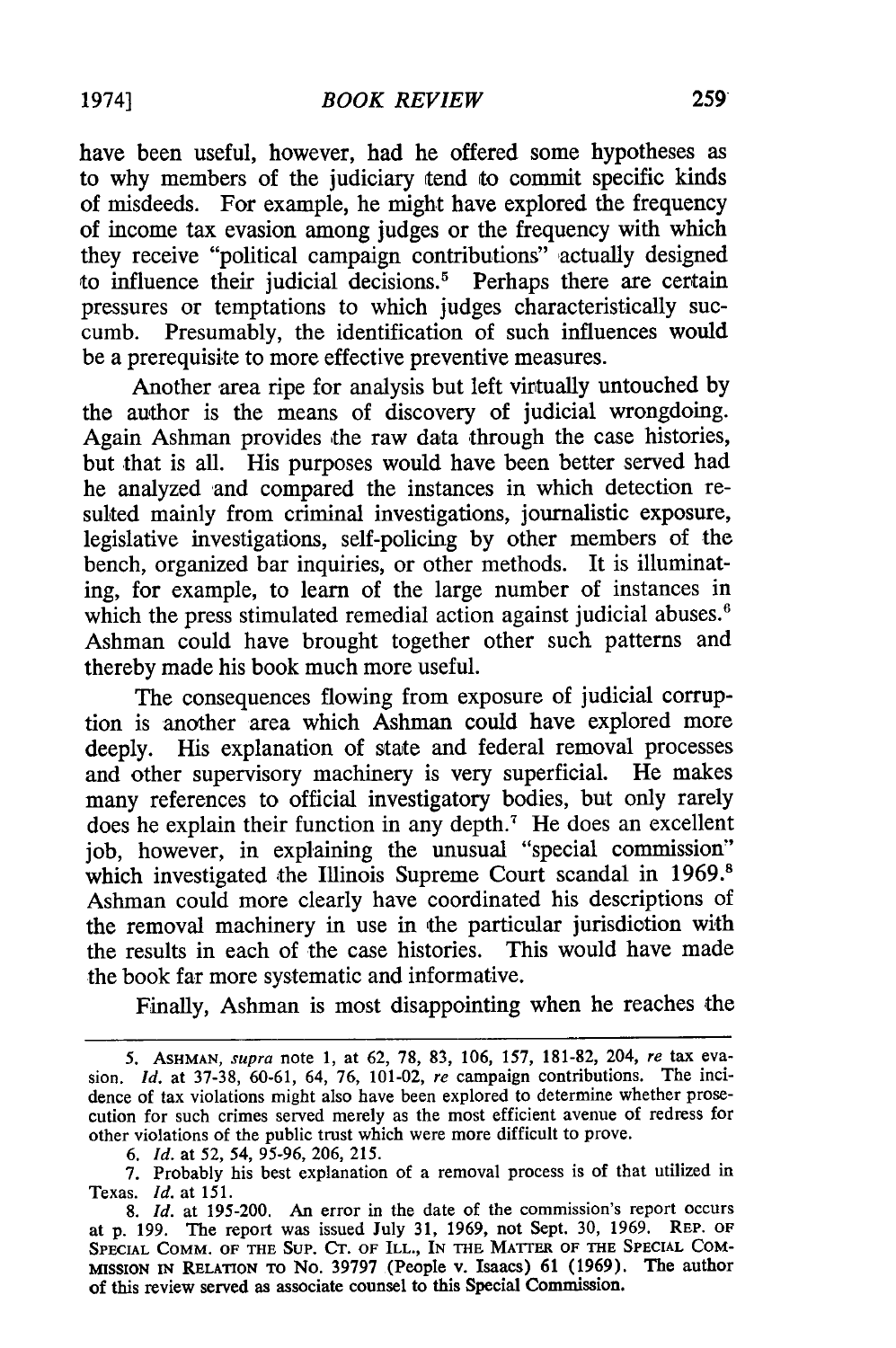primary issue of what can be done to eliminate the problem of judicial corruption. He predicts in the beginning of his book that there is "an answer,"9 but never tells us what it is. He does make specific suggestions related to the life tenure of United States Supreme Court Justices and to the common practice of making po-<br>litical appointments to other judicial vacancies, even in jurisdic-<br>tions which supposedly elect their judges.<sup>10</sup> These suggestions are provocative and worthy of further consideration, yet are left undeveloped.

In the final stage of his book, Ashman devotes excessive attention to policy-making by the United States Supreme Court. He fails to adequately discuss the problems of misconduct he has previously illustrated in the state and lower federal courts. In short, he does not offer a cohesive set of suggestions, much less "an answer," for either the discovery and correction of judicial corruption or its avoidance.

Ashman spends some time on the question of judicial selection methods, as most students of judicial behavior eventually do. He provides an explanation and some criticism of merit selection plans, arguing that because judges iare, in effect, policy-makers like any other public officials, they should be elected by the voters. He asserts that the electorate should be exposed to the candidates' personalities and political philosophies through the election process.<sup>11</sup> Ashman's argument is uneven,<sup>12</sup> however, because, in the final analysis, he seems to favor popular election of judges more as a matter of unexamined democratic faith than as a method more likely to provide better judges.

Ashman's discussion of judicial selection explicitly recognizes the need for documented study of possible correlations between judicial quality and methods of selection. The frustrating aspect of this discussion is his failure to recognize that his own case histories provide a starting point for identifying any such correlations or their absence.<sup>13</sup> He acknowledges that "the debate contrasting methods of selection is conducted in a factual vacuum; both reformers and defenders of the status quo operate primarily on specu-

**<sup>9.</sup> ASHMAN,** supra note **1,** at **8.**

<sup>10.</sup> With regard to the lifetime appointment of Supreme Court Justices, Ash-man suggests each Justice be appointed for a single term of eight years, after which he would become a federal district judge. *Id.* at 259-60.<br>Ashman's concern with political appointments to judicial vacancies focuses

on the subsequent presentation of an incumbent to the voters the first time the new judge runs for election. He suggests greater use of special elections on an annual or other regular basis to avoid this effect.  $Id$ , at 2

*<sup>11.</sup> Id.* at 245-46.

<sup>12.</sup> *Compare* **ASHMAN,** *supra* note **1,** at **237-38** *with* AsHMN 242-43.

<sup>13.</sup> *id.* at 246, 249, 262.